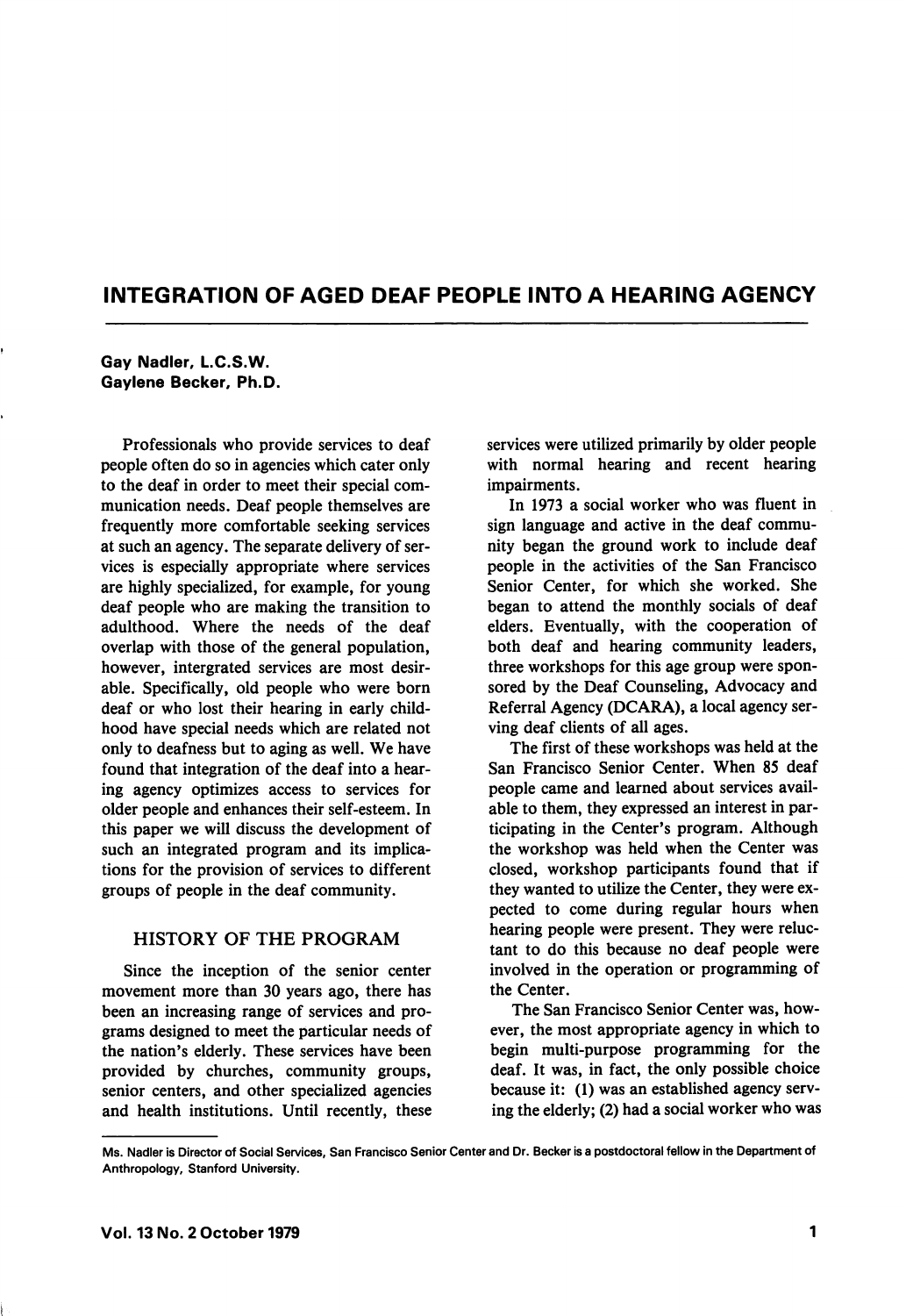fluent in sign language; (3) was willing to welcome deaf people as clients; (4) wished to cooperate in seeking funding to hire deaf staff; and (5) was in a central location, easily access ible by bus.

Deaf people over 60 were welcomed. The program was advertised through the deaf com munity's grapevine and through various per sonal appearances of the social worker at com munity events. Deaf people visited the Center, and then did not come back. When one of the deaf leaders who had participated in the organization of the workshops expressed an interest in working at the Center, a grant pro posal was written in cooperation with DCARA to Hoffman La Roche Pharmaceutical Com pany in order to hire her as a bridge for the aged deaf. When the grant was awarded, she was hired as a regular staff member of the agency. Subsequently, the San Francisco Senior Center applied for and received funding from the San Francisco Foundation and United Way. Deaf people then began to par ticipate in the activities of the Center and to utilize its services.

## PROGRAM IMPLEMENTATION

The Center operates six days a week and provides an extensive range of services to over 5,000 people 60 years of age and over each year. Services offered by the Center include a meal program, health services, counseling, social services, and an educational and recrea tional program.

Although the social worker and the other hearing staff work directly with the Deaf Pro gram, the program coordinator has the primary responsibility for planning and carry ing out the program. It was important that the responsibility of the Deaf Program should belong initially to a skilled deaf person who was known to the deaf community. The coor dinator, a deaf woman, satisfied those require ments and was an age peer as well. Her first priority was to educate the hearing staff and clients about deafness.

## EDUCATION

Education is imperative in carrying out the concept of integration in serving the deaf. The educational process for staff members has been of necessity a subtle and continuous one. The coordinator of the program was the first deaf person many hearing people encountered, and individuals asked her a variety of ques tions, such as ''Why don't you speak?", "Why can't you read lips?", and "How are you awakened in the morning?" She answered these questions with an openness that made people comfortable and that helped to establish rapport.

The primary goal of the Deaf Program staff is to promote enthusiasm and understanding about deafness among the Center staff and clients and to intervene in misunderstandings that may arise. The staff of the Deaf Program are alert to all situations where clarification about deafness may be necessary. Sign language classes are offered which are especi ally geared to the needs of hearing staff and clients.

As for the deaf participants, the coordi nator recognized the difficulties deaf people would intitially have in participating in a "hearing" agency. Looking back, she said, "The deaf are shy. We needed to help them to feel comfortable" (Clark, 1978).

## SPECIAL SERVICES

Although the staff hoped that the program would be completely integrated, it became ap parent that some separate activities would be necessary in order for deaf clients to become acclimated. Therefore, when deaf clients re quested their own room for socializing, they were accommodated. To reach the room, how ever, they had to walk through the entire Center, seeing hearing clients and observing various activities on the way. Deaf clients became accustomed to the Center by observing the way it functioned.

Gradually, the deaf group grew, and requested a larger space. The main lounge, central to all Center activities, was assigned to them one day a week. The ease of access to this area encourages deaf and hearing clients to mingle and to participate in the programming in the Lounge. Deaf clients state that they are proud to be in the Lounge, where hearing peo ple can see them sign to each other and can participate in their programs.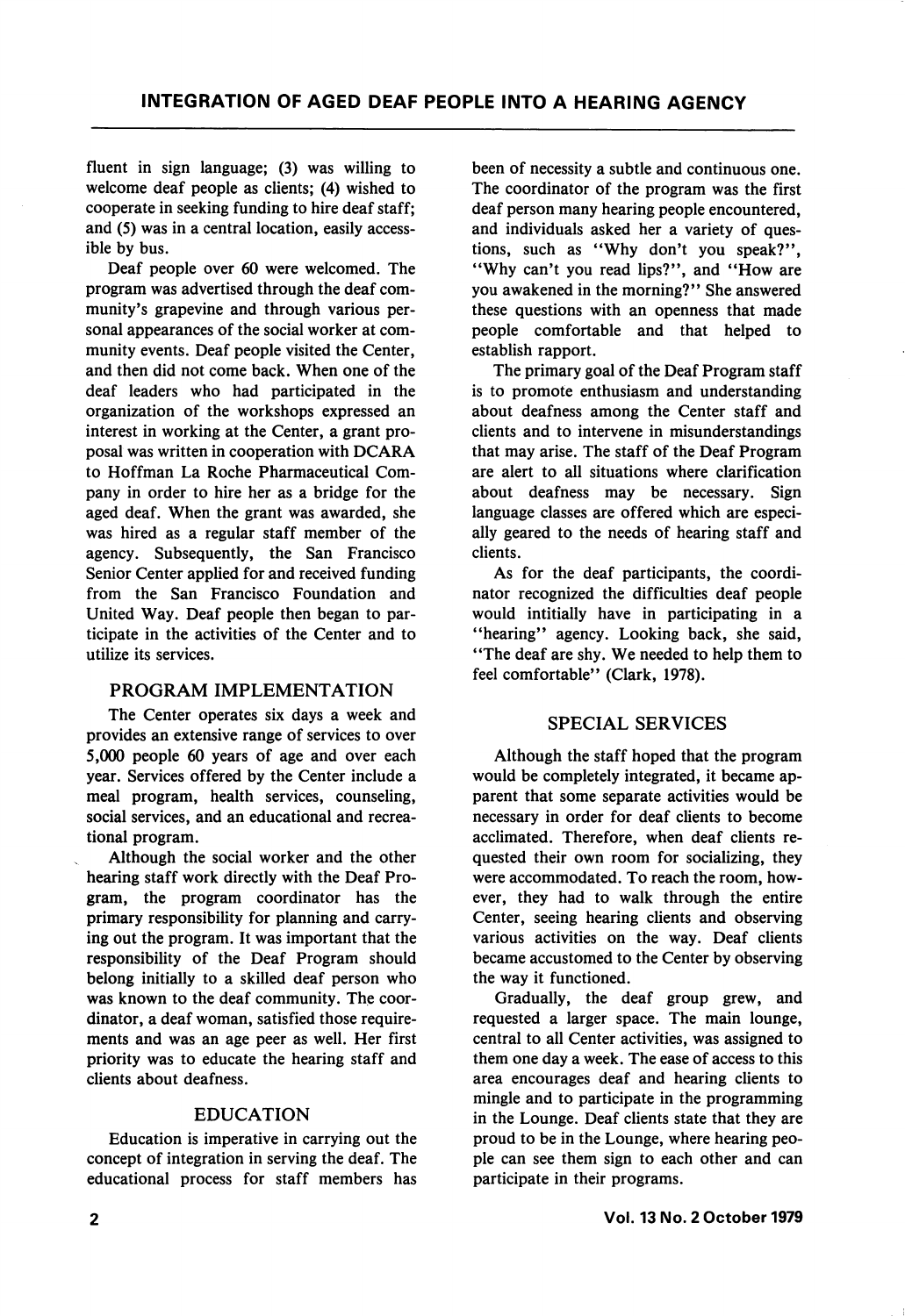Until recently, interpreting services were provided free of charge in order for deaf clients to participate in the other activities of the Center. Many older deaf people have little experience in the use of interpreters in one-toone situations. Although they were accus tomed to having interpreters in large groups, they initially avoided many services and pro grams which were available to them because they anticipated having to write back and forth and fill out forms on their own. Much of the education process not only revolved around their right to services, but their right to utilize interpreters as well.

An interpreter is often unnecessary except as a bridge between the deaf client and hearing clients and teachers. For example, if a deaf person hesitates to enter a class composed only of hearing people, a staff interpreter accom panies that person until rapport is established. Increasingly, in informal situations the role of the interpreter has been supplanted by the presence of deaf staff members who introduce deaf clients into new situations by commu nicating with other staff members and clients through writing or sign language. Deaf clients who witness these transactions lose their hesitancy when they observe the equality of deaf and hearing people.

Some of the special needs of the aged deaf were not recognized at the program's inception because of the subtlety of certain differences between the hearing and the deaf aged. The Center is located on a major bus line but has no accessible, free parking. Parking has never been a concern in the past because hearing peo ple in San Francisco generally stop driving in their sixties and use the public transportation system. In contrast, the dispersed nature of the deaf community mitigates against ceasing to drive. Deaf clients generally come to the Center from across the city or from a distant suburb, while hearing clients usually live in the surrounding neighborhoods. Deaf clients con tinue to use their car as their "telephone," and consequently drive well into their seventies in order to maintain contact with their friends.

#### SOCIAL SERVICES

Any person who is new to an agency serving older people is usually reluctant to seek

Vol. 13 No. 2 October 1979

services. Initially, whenever deaf clients re quested services, the staff would immediately respond to the request in order to make the en counter a successful one. Eventually, as deaf people became part of the regular program, they began to learn the importance of making appointments with staff members in order to secure services. They also began to give the staff advance notice when they needed an interpreter. Thus, they took on their share of the responsibility for receiving social services.

Finally, as trust was established, deaf peo ple began to avail themselves of the services of the social worker. The social worker took primary responsibility for educating deaf clients about resources so that each client could choose what was best for him or her, for example, whether to seek health care under a private physician or visit the Health Clinic at the Center.

The public nature of sign language miti gates against privacy in the deaf community (Meadow, 1972), and consequently, the con cept of confidentialilty was foreign to many clients. When clients met with the social worker, confidentiality was stressed and exem plified; the social worker never discussed any thing with a person until complete privacy was ensured. This policy was followed by all the staff. Deaf staff members, however, were under pressure initially from deaf clients to share confidential information. Repeated ef forts to educate deaf clients and staff about confidentiality have been successful.

## ENHANCING THE PEER SUPPORT SYSTEM

Although some deaf people participate in the regular program, most prefer to come to the socials scheduled for Thursdays. Weekly attendance varies, from 25 to 50 people. Discussion groups, lectures, cards, and socializing are the staples of these socials. In dividuals also take care of their personal business, e.g., seeing the social worker about a personal problem or setting up a doctor's appointment. The entire staff of the Deaf Pro gram is present on Thursdays to ensure that everyone's needs are met.

Older deaf people have developed the basis for a strong system of social support over their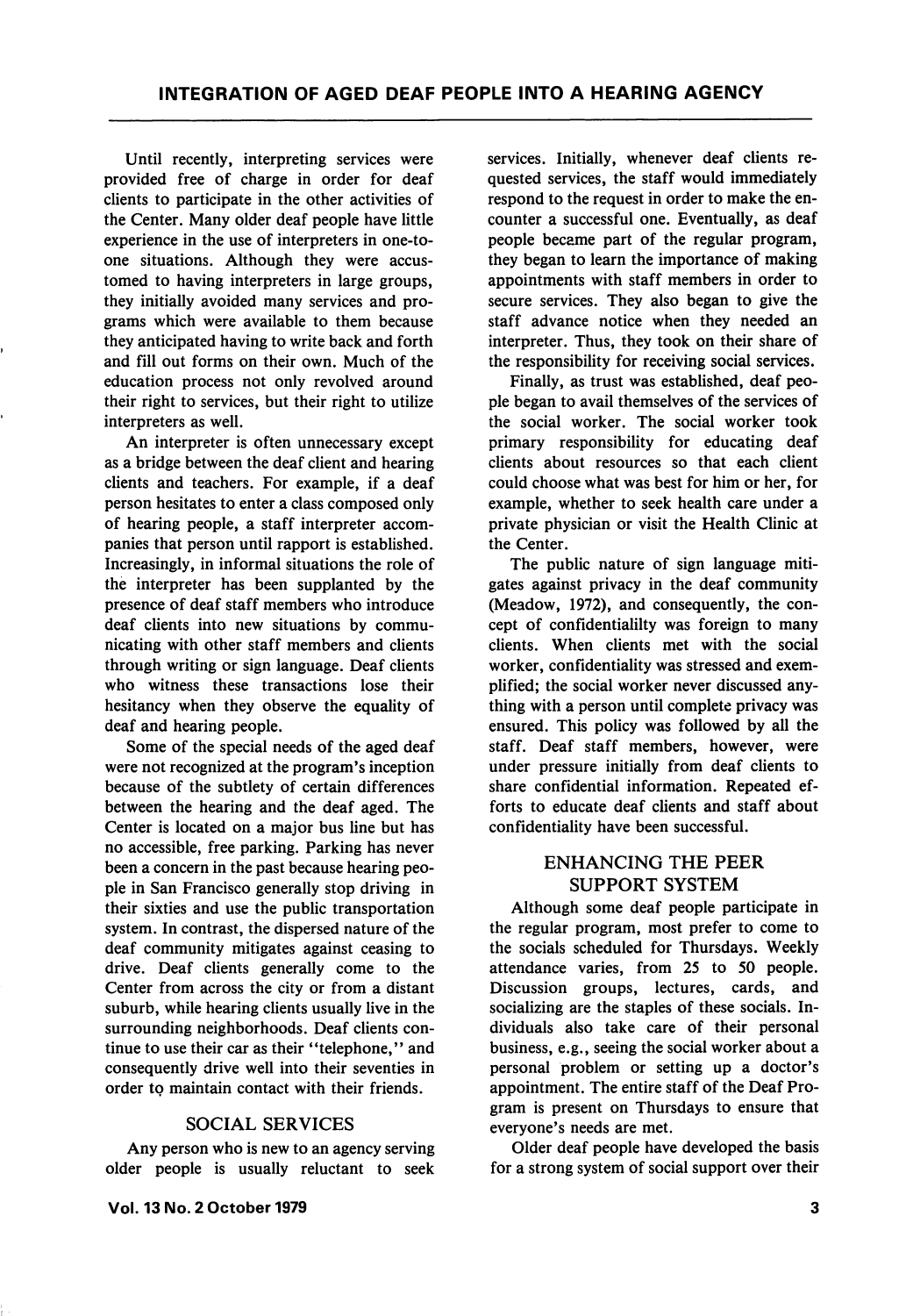lifetime (Becker, 1978). Frequent social con tact with their peers enables them to continue to rely on each other to meet their basic needs as they age. The patterns of membership in voluntary associations that they develop over the life cycle enhances this process, and in old age a central meeting place has particular significance. Many clients have commented on the importance of this weekly event in decreas ing their feelings of isolation and loneliness. One woman said, "Five years ago there was nothing in San Francisco for older deaf people to do during the day. I used to get so lonely. Now I have somewhere to go."

## SIGNS OF INTEGRATION

As deaf people became comfortable at the Center, their numbers grew and they began to take part in other activities. As a result, new staff members were added: two senior aides (who are deaf) teach classes and visit deaf peo ple in their homes; an interpreter-aide inter prets for the coordinator and arranges inter preting services; and a program assistant participates in administration and planning.

The first integrated activity deaf people par ticipated in was the hot meal program. Lunch time announcements were interpreted so that deaf clients had equal access to information about services and programs.

As deaf people became more involved, they wanted to become members. All clients who attend regularly are urged to become members and pay nominal dues of \$1.00 a month. The deaf person's desire to become a member marked a significant change in his or her atti tude toward the Senior Center because it sym bolized identification with an organization based on age rather than on hearing impair ment. Deaf clients now view membership as a major commitment in which they have con siderable investment. They exert pressure on their peers to join, as do the hearing clients.

A deaf person has been elected to the Members' Council, the democratic tool by which clients have direct input into the development of policies regarding the Center. Deaf people thus have a voice in the affairs of the entire Center.

Trips run by the Center now include an in

terpreter and deaf clients. The informal atmos phere that prevails on trips encourages deaf and hearing clients to interact and become ac quainted. Similarly, deaf people participate in community college classes that are held at the Center. As the program has been integrated in to the life of the Center, deaf staff members take an active role in teaching activities. For example, a deaf staff members teaches photog raphy to hearing clients.

## THE IMPLICATIONS OF INTEGRATION

Originally, when the staff contemplated starting the program, they foresaw only the ways in which the aged deaf could benefit. Although they realized the program would create change, which often promotes indivi dual growth, the staff did not anticipate ways in which hearing people at the Center might profit. As integration of deaf people into this hearing agency has taken place, we have observed the impact of the Deaf Program on the lives of the Center's hearing staff and clients.

It is difficult to ascertain who has benefitted the most; it is apparent that the positive aspects of integration far outweigh any prob lems that have arisen. For example, staff became more visually aware of the clients' needs from working with deaf staff who were more in tune with visual cues. At one work shop deaf staff members were quick to notice that people were tiring and needed time to stretch. In addition, hearing staff members have gained a new understanding of cultural differences from working with deaf people. Staff now convey new warmth to other clients who are different from themselves (as deaf clients were), regarding both impairment and cultural variation.

All clients have been "desensitized" to variations in communication ability as sign language has become commonplace. Hearing people seldom stop to stare at those who are signing to each other and many people have learned simple signs, such as the sign for coffee which is used at the noon meal. Such accep tance of sign language has greatly decreased the stigma attached to deafness. This shift in